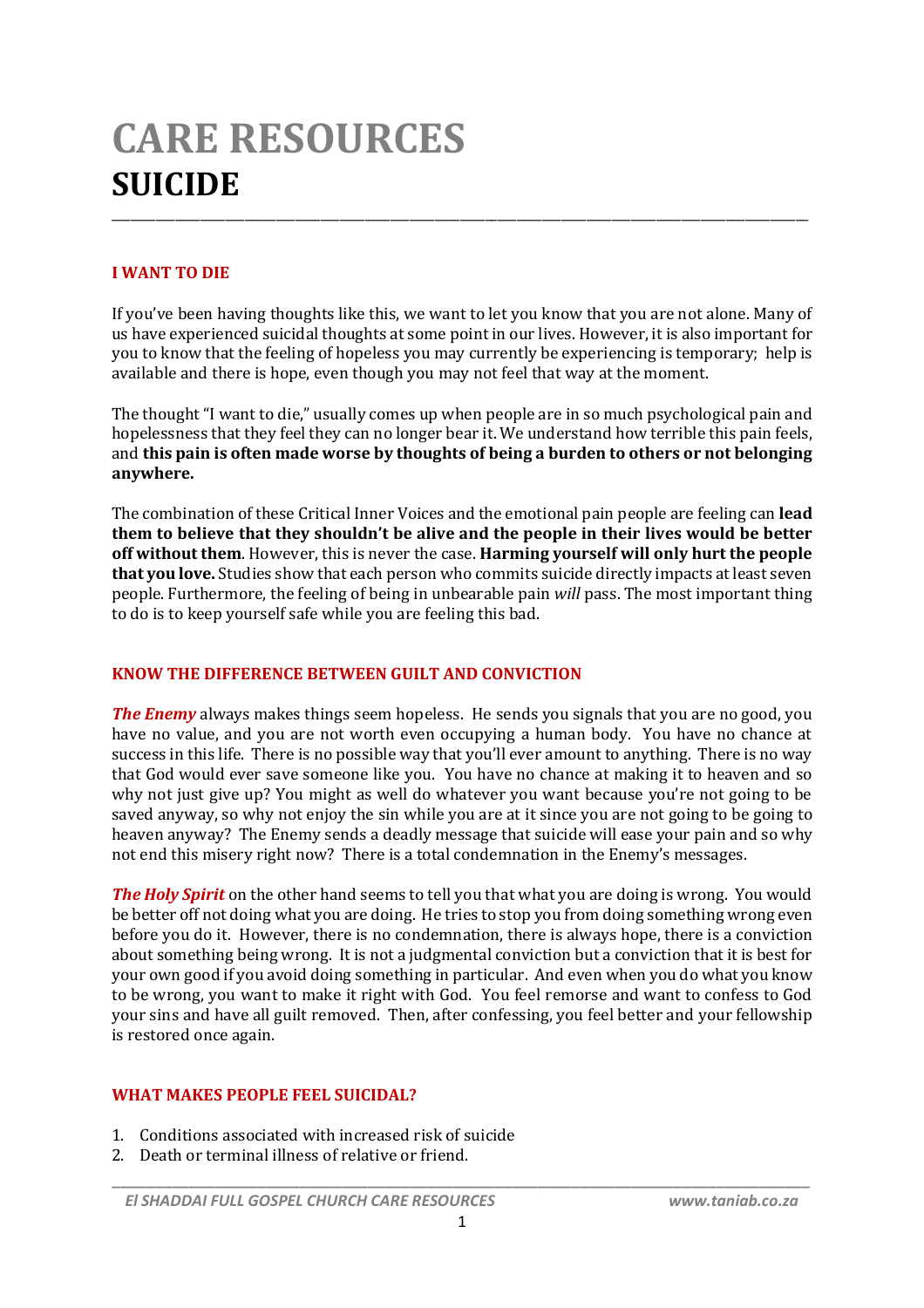- 3. Divorce, separation, broken relationship, stress on family.
- 4. Loss of health (real or imaginary).
- 5. Loss of job, home, money, status, self-esteem, personal security.
- 6. Alcohol or drug abuse.
- 7. Depression. In the young depression may be masked by hyperactivity or acting out behavior. In the elderly it may be incorrectly attributed to the natural effects of aging. Depression that seems to quickly disappear for no apparent reason is cause for concern. The early stages of recovery from depression can be a high risk period. Recent studies have associated anxiety disorders with increased risk for attempted suicide.
- 8. Emotional and behavioral changes associated with suicide
- 9. Overwhelming Pain: pain that threatens to exceed the person's pain coping capacities. Suicidal feelings are often the result of longstanding problems that have been exacerbated by recent precipitating events. The precipitating factors may be new pain or the loss of pain coping resources.
- 10. Hopelessness: the feeling that the pain will continue or get worse; things will never get better.
- 11. Powerlessness: the feeling that one's resources for reducing pain are exhausted.
- 12. Feelings of worthlessness, shame, guilt, self-hatred, no one cares. Fears of losing control, harming self or others.
- 13. Personality becomes sad, withdrawn, tired, apathetic, anxious, irritable, or prone to angry outbursts.
- 14. Declining performance in school, work, or other activities. (Occasionally the reverse: someone who volunteers for extra duties because they need to fill up their time.)
- 15. Social isolation; or association with a group that has different moral standards than those of the family.
- 16. Declining interest in sex, friends, or activities previously enjoyed.
- 17. Neglect of personal welfare, deteriorating physical appearance.
- 18. Alterations in either direction in sleeping or eating habits.
- 19. (Particularly in the elderly) Self-starvation, dietary mismanagement, disobeying medical instructions.
- 20. Difficult times: holidays, anniversaries, and the first week after discharge from a hospital; just before and after diagnosis of a major illness; just before and during disciplinary proceedings. Undocumented status adds to the stress of a crisis.
- 21. Suicidal Behavior
- 22. Previous suicide attempts, mini-attempts.
- 23. Explicit statements of suicidal ideation or feelings.
- 24. Development of suicidal plan, acquiring the means, rehearsal behavior, setting a time for the attempt.
- 25. Self-inflicted injuries, such as cuts, burns, or head banging.
- 26. Reckless behavior. (Besides suicide, other leading causes of death among young people in New York City are homicide, accidents, drug overdose, and AIDS.) Unexplained accidents among children and the elderly.
- 27. Making out a will or giving away favorite possessions.
- 28. Inappropriately saying goodbye.
- 29. Verbal behavior that is ambiguous or indirect: I'm going away on a real long trip., You won't have to worry about me anymore., I want to go to sleep and never wake up., I'm so depressed, I just can't go on., Does God punish suicides?, Voices are telling me to do bad things., requests for euthanasia information, inappropriate joking, stories or essays on morbid themes.
- 30. History of mental disorder or substance abuse
- 31. Family history of suicide, violence or abuse
- 32. Incarceration being in prison or jail
- 33. Recent loss or other stressful life event
- 34. Exposure to others' suicidal behavior, such as family members or celebrities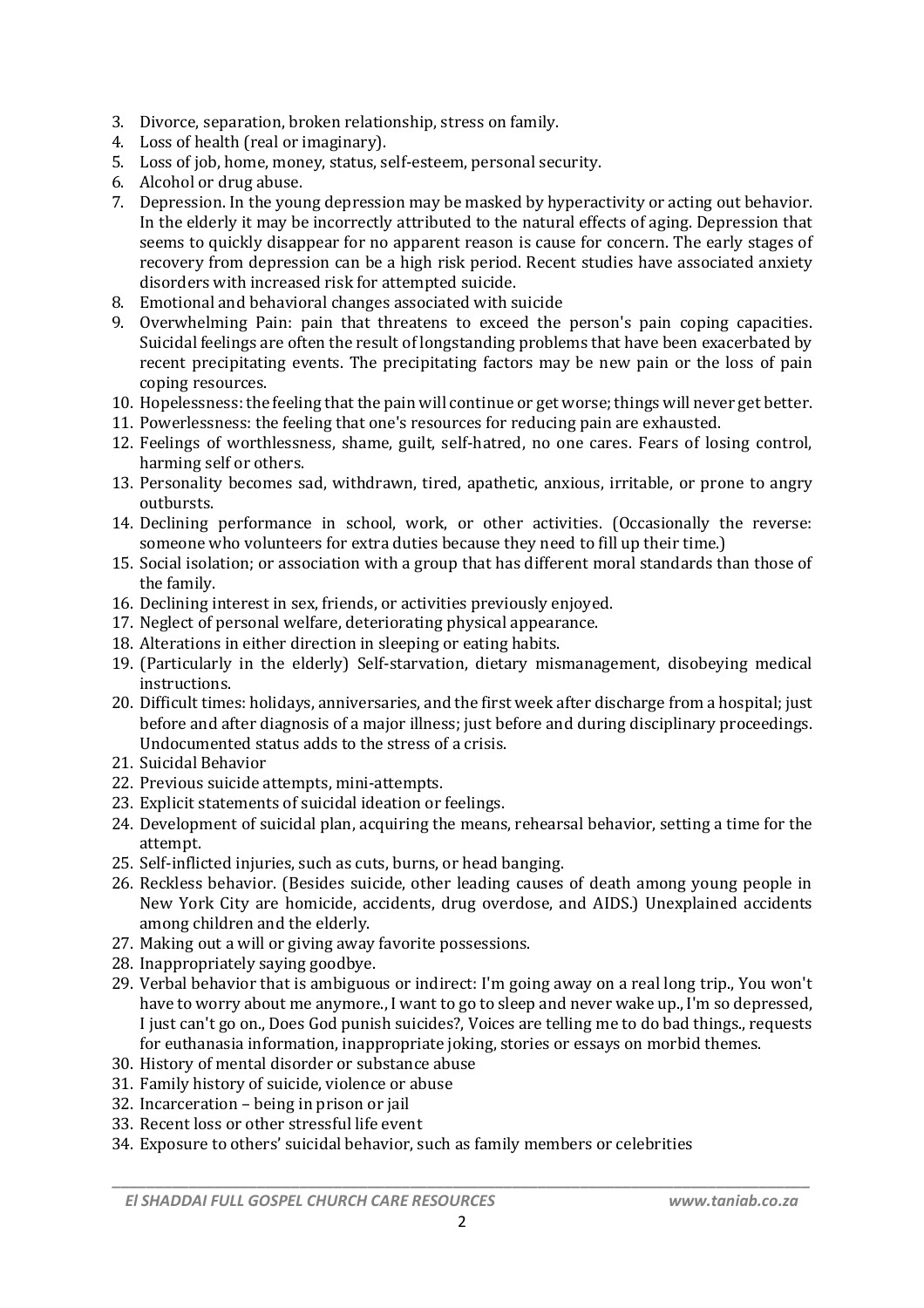- 35. Terminal illness or chronic pain
- 36. Antidepressant medication treatment can also increase the risk of suicide for some people, particularly during the first two months of treatment or dosage change.

### **MORE CUASES AND SIGNS TO RECOGNIZE SUICIDAL BEHAVIOUR**

- 1. A complete withdrawal from friends and family,
- 2. Uncontrolled anger or rage,
- 3. A sense of futility, apathy, hopelessness, or helplessness,
- 4. Rapid mood swings,
- 5. Romanticizing the idea or thoughts of death or suicide or having a death wish,
- 6. having served in wars and been victims of or witnessed violence and death (like many veterans have),
- 7. Having been frequently incarcerated,
- 8. Keeping or having a fascination of firearms or other weapons,
- 9. Having had or experienced family violence or have a family history of suicide and/or mental illness,
- 10. Having had or experienced sexual abuse in their family,
- 11. Have overwhelming debt,
- 12. Are abusing controlled or prescription drugs &/or have excessive alcohol use,
- 13. Quitting work or school or performing poorly at work or school,
- 14. Sleeplessness.
- 15. Lack of interest in any activities like sports, parties, recreation, shame or guilt, writing out a will, and giving their valuables away.
- 16. Talking about suicide.
- 17. Seeking out lethal means.
- 18. Self-hatred or self-destructive behavior.
- 19. Sudden changes in mood, personality or daily routine.
- 20. Getting affairs in order.
- 21. Unusual visits to family and friends as if to say goodbye.
- 22. A less obvious sign can be a person's sense of calm and happiness after a long period of depression, which can signal that the person has come to a final decision to commit suicide.

The good news is that about 3 of every 4 people who are contemplating suicide give warning signs and most try to communicate these to someone they know.

### **IS IT A SIN TO TAKE YOUR OWN LIFE?**

#### **Committing suicide is sin. For three reasons:**

- 1. First, it is disobedience to the command of God, "*You shall not murder*" (Exodus 20:13). And disobedience to God's commands is sin.
- 2. Second, it is presumption upon God's sovereign prerogatives to give and take life. God alone can create a human person, and therefore personhood belongs to God. We have no right to dispose of ourselves or others as we please. The Lord has sole rights over what he has made. Murder and suicide intrude on the sacred ground where God alone is the giver and taker.
- 3. Third, it is failure to trust in God for the help needed to survive and cope. And the Bible says that whatever is not from faith is sin (Romans 14:23).

Therefore, we are on firm biblical ground when we say: it is sin take your own life.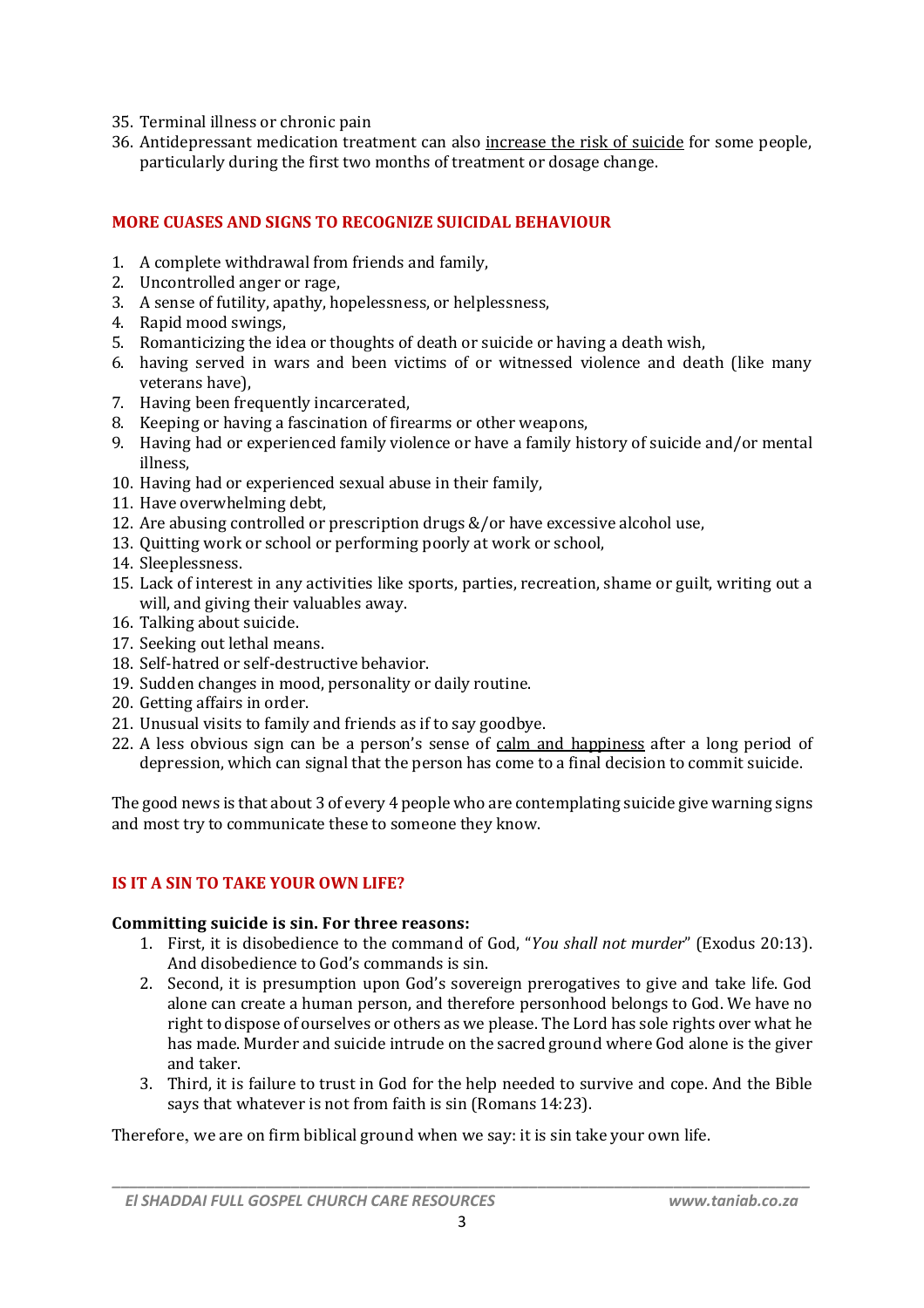### **The Only Way Sin Can Be Forgiven Is in Our Relationship to Jesus Christ by Faith**

- **Every one of us is a sinner**. It doesn't matter how many "good" things we do or have done. We have dishonored God by the meagerness of love to God and the shallowness of our trust in God and the inconsistency of our obedience to God.
- If we don't find a way for our sins to be forgiven, we will be cut off from God forever, because God is holy and cannot look with favor on sin.
- Nor can he sweep sin under the rug as though the dishonoring of his holy name by our sin were of no consequence. It is of infinite consequence. And that's why God sent his Son Jesus Christ into the world to die for sinners.
- The prophet Isaiah foresaw this great sending of the suffering Messiah. *Surely he has borne our griefs and carried our sorrows; yet we esteemed him stricken, smitten by God, and afflicted. But he was wounded for our transgressions; he was crushed for our iniquities; upon him was the chastisement that brought us peace, and with his stripes we are healed. All we like sheep have gone astray; we have turned every one to his own way; and the LORD has laid on him the iniquity of us all. (Isaiah 53:4–6)*
- **Jesus Christ came into the world and fulfilled this great Jewish prophecy by dying on the cross and becoming a curse for those who trust in him**. "*You shall call his name Jesus, for he will save his people from their sins" (Matthew 1:21).*
- His apostle Peter said, "*To him all the prophets bear witness that everyone who believes in him receives forgiveness of sins through his name" (Acts 10:43)*.
- **So the issue for every one of us is: do we have a relationship of faith with Jesus Christ so that our sins are forgiven? It is the most precious gift in the world. And there is no other way for a sinner to get to God than through the shed blood of God's Messiah, Jesus Christ—by trusting in his name.**
- No amount of good works can earn God's salvation. And no amount of bad works disqualifies a person from God's converting grace. A thief hung on a cross next to Jesus as he was dying. His life was one total waste of sin and unbelief. And in that last moment his eyes were opened and he threw himself on the mercy of the King of the universe and said, *"Remember me when you come into your kingdom."* And Jesus, with all the sovereignty of one who would not be defeated by death, said, "Today you will be with me in Paradise" (Luke 23:42–43).
- **In the eleventh hour a lifetime of sin and unbelief can be forgiven by faith in Jesus Christ.**

# **JESUS WANTS TO TRADE YOU**

*(Isaiah 61:3a) To grant [consolation and joy] to those who mourn in Zion –*

- *beauty instead of ashes,*
- *the oil of joy instead of mourning,*
- *the garment [expressive] of praise instead of a heavy, burdened, and failing spirit…*

People who wish to die cannot bring themselves to place to pray or sing praises to God. **But people who pray and sing praises to God learns how to turn their mourning into dancing, their hopelessness into a sure future and their ashes becomes beauty!**

### **Seek Immediate Professional Help**

 You have seen just how infinite God's love is for you, so much so that He sent the One and only Son to die for you, that He will never leave you, never let you beg for bread, has thoughts of you each and every day, has plans for you that include ruling and reigning with Jesus Christ in the world to come, and that you are exceedingly precious to Him. I pray that you will place your trust in Him for He cares for you and He cares what happens to you.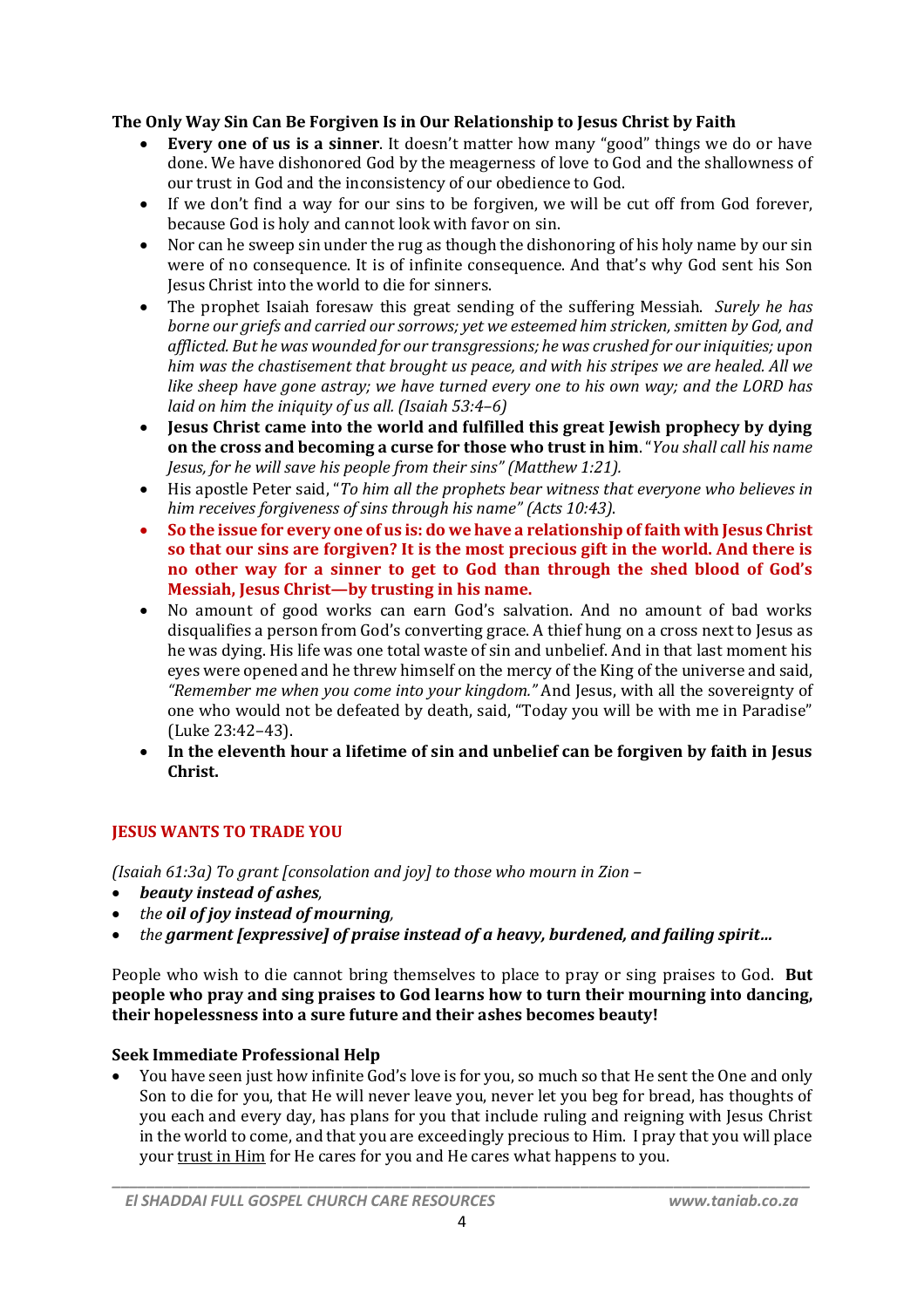- He never wishes you to come to any harm and if He could speak to you right now, and you or someone you know is suffering from a severe depression and contemplating suicide, **He would want you to seek help. Everyone needs help at one time or another.**
- Talk to someone. If you know of someone who has or is talking about suicide tell others, seek the help of others, call the helpline yourself to see what you can do to help. I beg you to reconsider. You or someone you know is just too precious to lose.

# **7 THINGS THAT GIVES HOPE**

- 1. *Understand the Depths of God's Love for You.* God so loved you that He sent His only Son to die for you so that you could have eternal life and not have the wrath of God placed upon you (Rom 6:23, 3:23). What we deserved, Jesus received (John 3:16).
- 2. *Understand What God Thinks of You.* God has daily thoughts of you that can not even be counted like the grains of the sand (Psalm 139:17-18) and has actually inscribed your name on the palms of His hands and your dwelling place [where you live] is always before His eyes (Isaiah 49:14).
- 3. *Understand God Has Plans For You.* God has plans for us too wonderful to even describe (Psalm 40:5) and these plans include His purpose to prosper us (Jer 29:11, Psalm 115:9).
- 4. *Understand God Predestined You Before Your Birth.* God not only predetermined to save you (Rom 8:30) but He chose you before the earth even existed to adopt you as His own son or daughter (Eph 1:5).
- 5. *Understand That God Came to Rescue You and Die for You.* God sent Jesus, the Son of God, to come and rescue you from death (John 3:16) and by no mere chance or accident He sought you out (Luke 19:10) and ransomed His own life to save yours (Mark 10:45).
- 6. *Understand that God Choose You to Be Rulers in the Next World.* It is shocking to many that not only did God come to die for us, to save us, but to make us kings and priests in the Kingdom of Heaven (1 Peter 2:9) and we will actually rule with Christ (2 Tim 2:12, Rom 8:17).
- 7. *Understand that God Promises to Supply Every Need We Have.* God has given His unbreakable word to supply every need we will ever have (Phil 4:19) and we will never, ever need to beg for anything, even our daily sustenance (Psalm 37:25, Isaiah 41:17).

# **PRACTICAL STEPS**

- 1. Recognize when you are starting to feel really bad.
	- Don't wait to be in a deep hole first.
	- It is easier to deal with these feelings when you catch them early.
	- Learn to immediately recognize: "wow, things are starting to feel dark for me, I need to get out of these feelings".
- 2. Respond quickly and establish a crisis plan.

Plan specific actions that you will take when you start to feel bad. These will help interfere with two behaviours that fuel a suicidal state: passivity and isolation.

 **What activity are you going to do to make yourself feel better?** (ie: take a walk, play with your dog, bake brownies, meditate, watch a funny movie.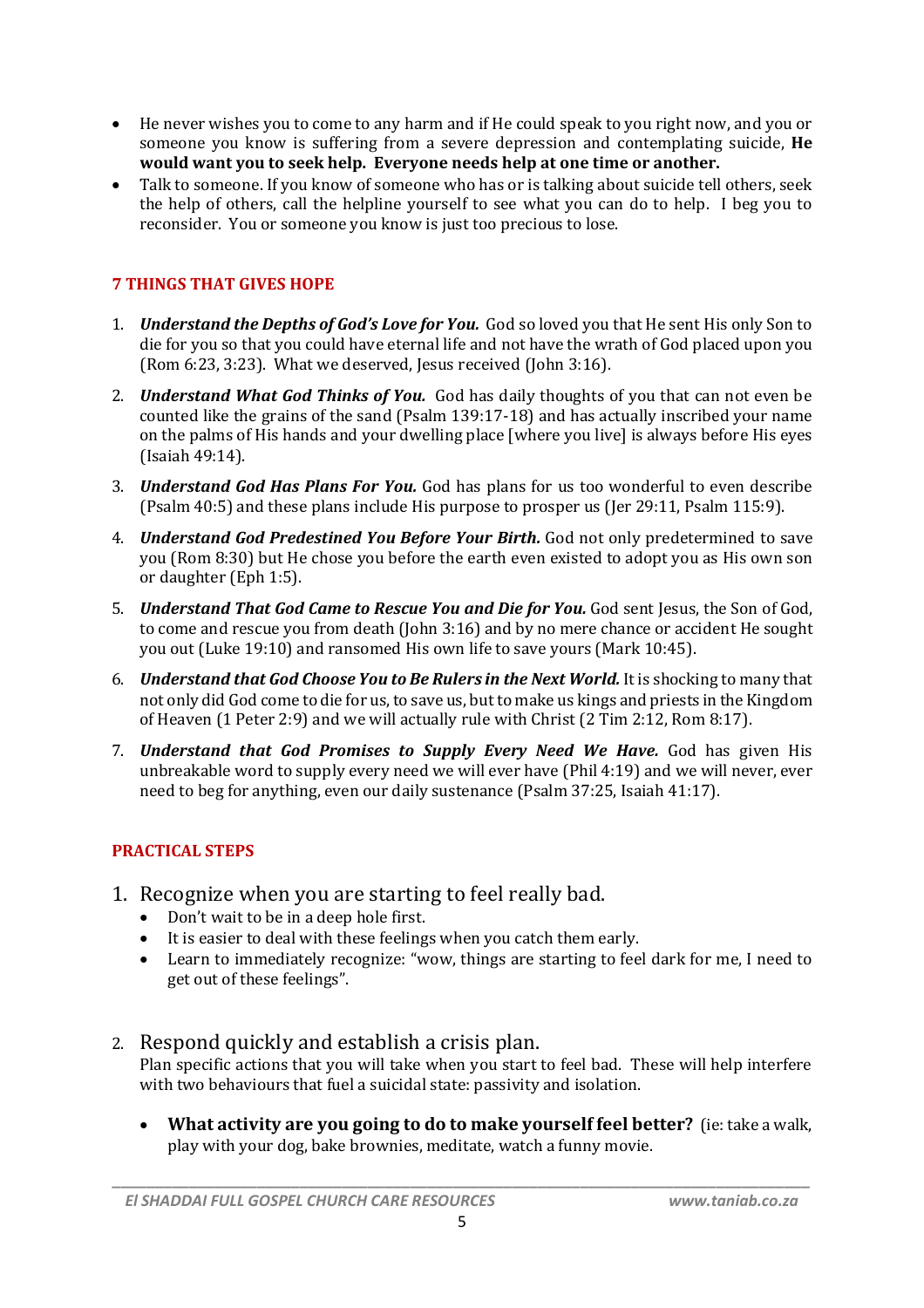Do not isolate yourself!

- **Where are you going to go to be with people and take your mind off your negative thoughts?** (ie: to the mall, to the park, to an athletic event).
- **Who are you going call to talk to?** (ie: a specific friend, relative, minister) Make sure that you have that person's phone number.

*People are often too nervous, ashamed or afraid to talk about the fact that they are having suicidal thoughts. However, sharing these feelings with someone you trust is often the first step to feeling better.*

*Find someone you trust, such as a friend, therapist, family member, teacher, member of the clergy or counselor for a helpline. Let the person know how bad you are really feeling. Don't be afraid to tell them if you are suicidal and/or have a suicide plan.*

*Just talking about how you feel and how you got to this point in your life can be a huge relief and help you find a way to cope with the pain you are currently experiencing.*

 **Positive lifestyle changes are very important.** Eating a healthy diet, exercising regularly and getting enough sleep are vital for relieving stress and promoting emotional well-being.

*Studies show that exercise can be as effective as antidepressants when it comes to treating depression and anxiety. Try to get your heart rate up for 20 minutes a day, five days a week; it has been scientifically proven to help you will feel better emotionally. Even just taking a walk around your neighborhood can help your body start to release endorphins, which reduces depression.*

 **Expand your social support network beyond friends and family.** Join a discipleship group, or the hour of power prayer and surround yourself with positive people that can help change the atmosphere of your life. Or volunteer for involvement in community projects which will take your mind off of yourself.

### **MORE ADVICE ON WHAT TO DO WHEN YOU THINK** *I WANT TO DIE*

#### **Avoid Drugs and Alcohol**

 Alcohol and drugs often intensify suicidal thoughts. Avoid all alcohol and any drugs that have not been prescribed to you by your doctor.

### **Regulate Your Sleep**

 Lack of sleep can contribute to depression and lead to an increase in suicidal thoughts. Try to regulate your sleep, aiming for eight hours a night. If you find yourself without any energy and sleeping most of the day, it is important to get up and try to do something active. Even if it feels, like the last thing in the world you want to do.

### **Challenge Negative Thoughts About Yourself**

 Suicidal thoughts are usually accompanied by a lot of other negative thoughts about ourselves. It is important to recognize that these negative thoughts are not accurate. They are a part of your Critical Inner Voice and you can challenge them.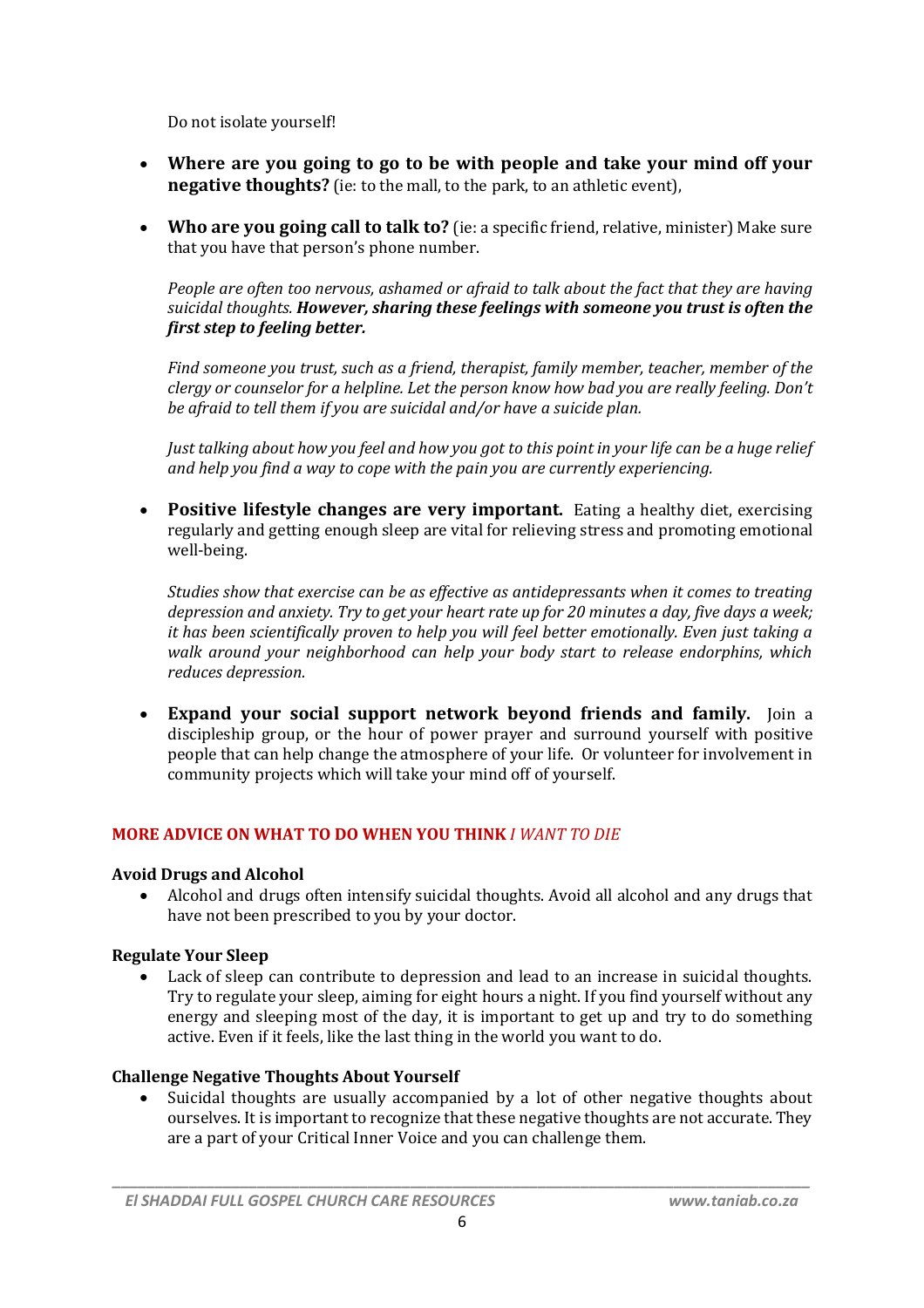### **Treat Yourself the Way You Would Treat a Friend**

- It is important to have compassion for yourself in your suffering. Instead of beating yourself up for feeling bad, try to treat yourself the way that you would treat a good friend. "Think of everything that is going wrong in your life. Think of all the reasons you have for dying by suicide. Now imagine that someone you care about very much came to you with the same problems, the same reasons, the same desires to die. What would you tell them? Would you say to this person you care about, "You're right, you should kill yourself"? If not, why?"
- The practice of treating yourself with the same kindness and compassion as you would treat a friend is called self-compassion. There are three steps to practicing selfcompassion:
- Acknowledge and notice your suffering.
- Be kind and caring in response to suffering.
- Remember that imperfection is part of the human experience and something we all share.

### **Promise Not to Do Anything to Harm Yourself Right Now**

- Suicidal thoughts come and go. Even though you may be in a tremendous amount of pain right now, it is important not to act impulsively on your self-destructive thoughts. Make a promise with a friend, a therapist or with yourself that you will not do anything to harm yourself for a certain amount of time.
- Many people find it helpful to follow the "3 day rule". When they feel as though they want to die they give themselves time to feel better. It can give people who are hurting some distance between the thoughts and the action. Putting time between the thoughts and the action saves lives, because no matter how permanent the pain may feel, the suicidal thoughts will come and go, they will not last forever.

#### **Make Yourself Safe**

- Take the necessary precautions to make yourself safe.
- Remove any items you could use to harm yourself from your home.
- Do not isolate yourself.
- Follow the practical steps as given on page 4 and 5.

#### **PRAYER FOR HEALING FROM DEATH WISHES**

Dear Heavenly Father, I confess, as sin, the death wishes I have made and the desires to commit suicide (any attempts I have made at trying to do so). I renounce all of these thoughts, attempts, or vows in the Name of Jesus.

I repent for rejecting myself and I give You back any ground I have given to the adversary in this area. I command all dark spirits of death, suicide, depression and hopelessness to leave, in Jesus' Name and close every gate of inner vows I have opened which gave them permission to enter my life.

I also command the spirit of infirmity to leave and I will no longer take assignments from the evil one, but from the living God who has created me and who loves me.

I accept my body and my present life situations and I ask that You reconcile me to myself and I declare my refusal to follow the enemy's plan for my life, that is by hating myself and seeing myself as a loser, as You have created me fearfully and wonderfully.